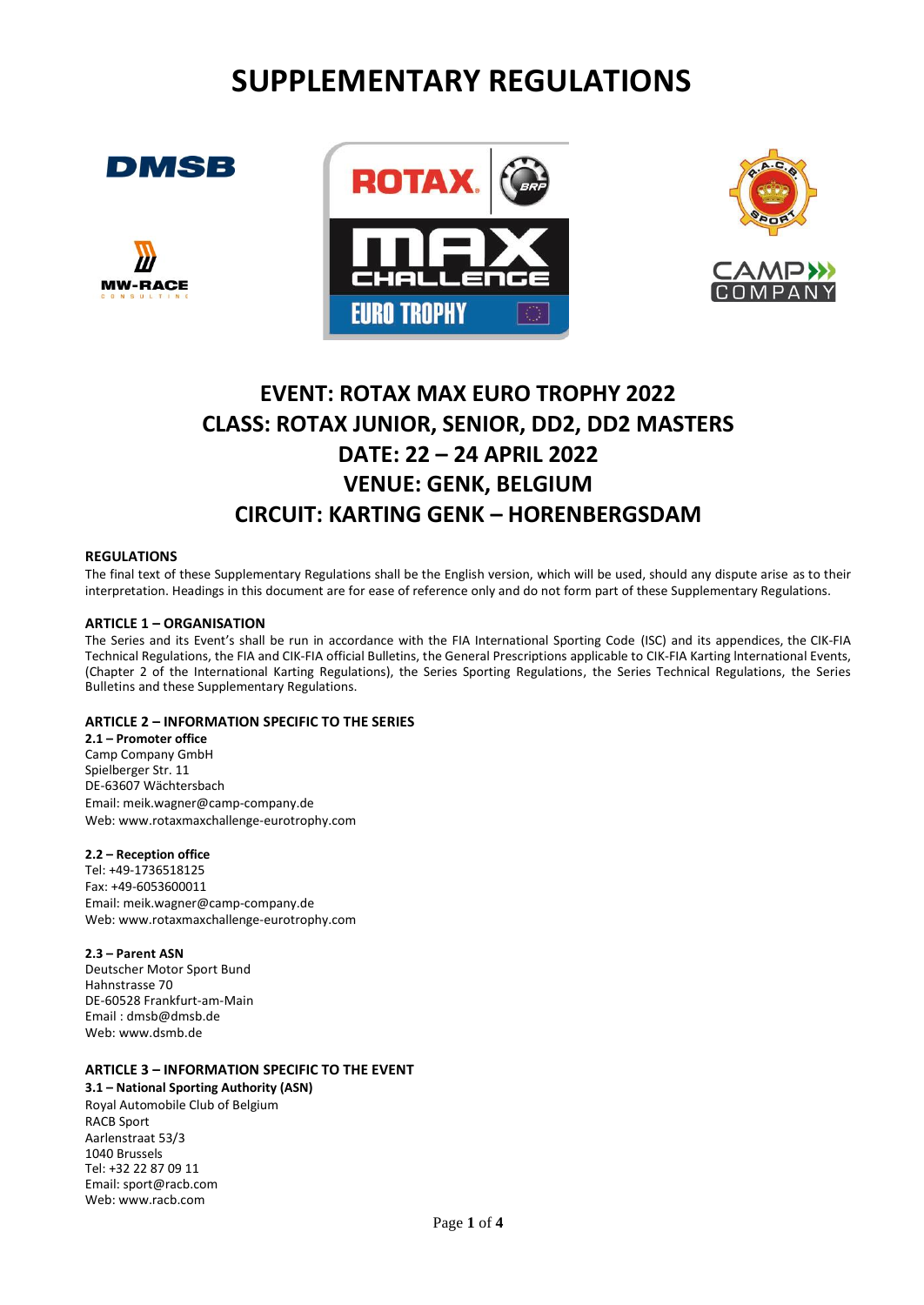**3.2 – Organizer (Kart Club)** Limburg Karting Damstraat 1 B-3600 Genk, Belgium Tel: +32 89 35 55 65 Email: [info@kartinggenk.be](mailto:info@kartinggenk.be) We[b: www.kartinggenk.be](http://www.kartinggenk.be/)

#### **3.3 – Organizing Committee**

Mr. Dave RITZEN Mr. Meik WAGNER

## **3.4 – Categories**

**a) Rotax Junior** Maximum inscription of 72 drivers Minimum inscription of 28 drivers License: Minimum ITG-license issued by an ASN affiliated to the FIA Age:  $12 - 14$  Years, A Driver has to have his/hers  $12$ <sup>th</sup> birthday during the calendar year when the license is issued Minimum weight 145 Kg

## **b) Rotax Senior**

Maximum inscription 72 drivers Minimum inscriptions of 28 drivers License: Minimum ITE- or ITF-license issued by an ASN affiliated to the FIA Age: 14 Years+, A Driver has to have his / hers 14<sup>th</sup> birthday during the calendar year when the license is issued Minimum weight 162 Kg

## **c) Rotax DD2**

Maximum inscription 72 drivers Minimum inscriptions of 22 drivers License: Minimum ITE-license issued by an ASN affiliated to the FIA, and Driving Conduct art. 3.4.2 to 3.4.4 Minimum weight 175 Kg

#### **d) Rotax DD2-Masters**

Maximum inscription 72 drivers Minimum inscriptions of 22 drivers License: Minimum ITE-license issued by an ASN affiliated to the FIA, and Driving Conduct art. 3.4.2 to 3.4.4 Minimum age: 32 Years+, A Driver has to have his / hers 32th birthday during the calendar year when the license is issued Minimum weight 175 Kg

#### **e)** Mandatory Entrant License

All applicants must hold a Valid "Entrant" license and the necessary authorizations (visa) by their ASNs affiliated to the FIA. Drivers who are younger than 18 years and do not have full legal capacity cannot be their own Entrant.

## **3.5 – Entries**

Reception Office: Camp Company GmbH Opening Date: 22 February 2022 Closing Date: 24 March 2022 Restrictions: Maximal Entries

## **3.6 – Amount of Fees**

990.00€ Mandatory Wet Tyres: 185.00€

## **3.7 – Circuit:**

a) Length: 1360 meter b) Direction of the track: Clockwise c) Side of the pole position: Right

## **3.8 – Time Schedule of the Event:**

Wednesday 15.00 – 18.00: Sporting Checks Thursday 10.00 – 16.00: Sporting Checks, Free Practice for Drivers past Sporting Checks Friday: Drivers Briefing, Scrutineering and Safety checks, Free Practice, Non-Qualifying Practice, Qualifying Practice Saturday: Warm-Up and Qualifying Races Sunday: Warm-up, Second Chance Races, Finals and Podium Detailed time schedule to follow on the official notice board and www.rotaxmaxchallenge-eurotrophy.com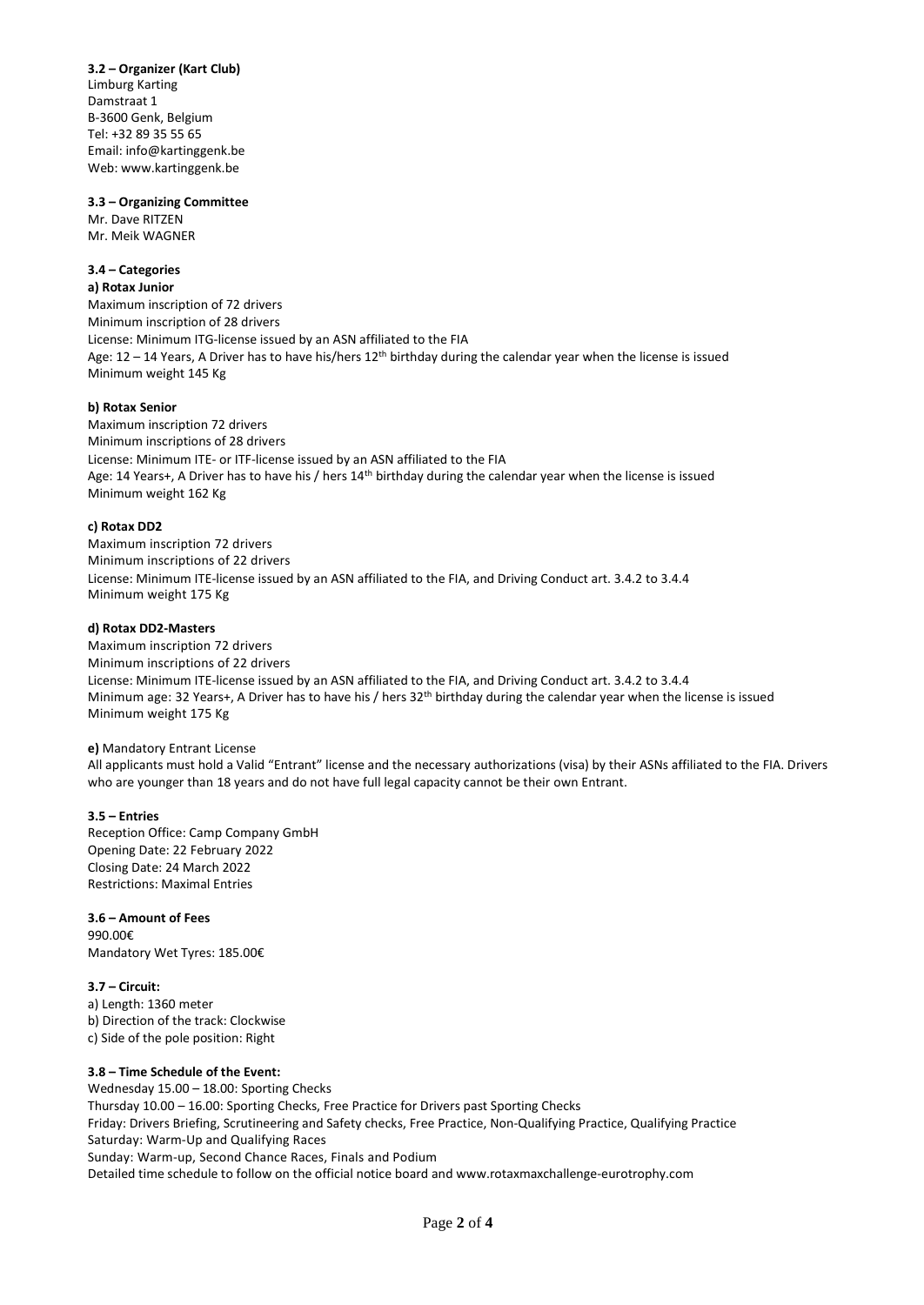Qualifying: 5 minutes in all classes

Time and number of laps in the Qualifying Heats: Juniors-7 minutes + 1 lap, Senior, DD2 and Masters 10 minutes + 1 lap Time and number of laps in Second Chance Heats: Juniors-7 minutes + 1 lap, Senior, DD2 and Masters 10 minutes + 1 lap Time and number of laps in the Finals: Juniors-11 minutes + 1 lap, Senior, DD2 and Masters 14 minutes + 1 lap

**3.9 – Technical Checks** Location: In Servicing Park

**3.10 – Sporting Checks** Location: Next to entrant to Servicing Park

## **3.11 – Briefing**

Location: in the main building  $-1^{st}$  floor  $-$  next to cafetaria

The presence of all concerned entrants and drivers is mandatory. Drivers or entrants not attending the briefing will be punished with a fine of 125.00€. It is the drivers and entrants' duty to enquire about time and place of the briefing(s). These times and location will be posted on the official notice board.

## **3.12 – Servicing Park**

Location: Rear of Grid

**3.13 – Park Fermé** Location: Next to the Race Track

## **3.14 – Official Posting Board**

Location: Next to race office at entry to Servicing Park

**3.15 – Repair Area** Location: Servicing Park in

**3.16 – Prizes and Awards** Prizes to the first 3 finishers in the event results

## **ARTICLE 4 – MAIN OFFICIALS**

**4.1 – Stewards** a) Mr. Nicolas SPARDERNA, as Chairman of the Panel of Stewards b) Mr. Wim COOLS, member c) Mr. Peter GEENS, member d) Mrs. Amber PAUWELS, as trainee

## **4.2 – Judge of fact**

a) Race Control - Mr. Martin LAINER b) Start Control - Mr. Thomas LAINER c) Time Keeping - Mrs. Julia JÄGER d) Pre-Grid – Mrs. Stephanie LAMPMANN e) Scrutineering and CIK Front Spoiler – Paul KLAASSEN

## **4.3 – Clerk of the Course**

a) Mr. Rick HUISKENS, National Clerk of the Course c) Mr. Thomas LAINER, Series Clerk of the Course

# **4.4 – Secretary of the Meeting**

a) Mrs. Kristine SCHOEMANS b) Mrs. Isabell SCHÄFER, Series Secretary

## **4.5 – Chief National Scrutineer** a) Mr. Mario D'ANGELO

#### **4.6 – Chief Series Scrutineer** a) Mr. Paul KLAASSEN

## **4.7 – Deputy Scrutineer Technical Control**

a) Scrutineer – Brigitte BOONE b) Scrutineer – Marius WILHELM c) Scrutineer – Peter WILHELM